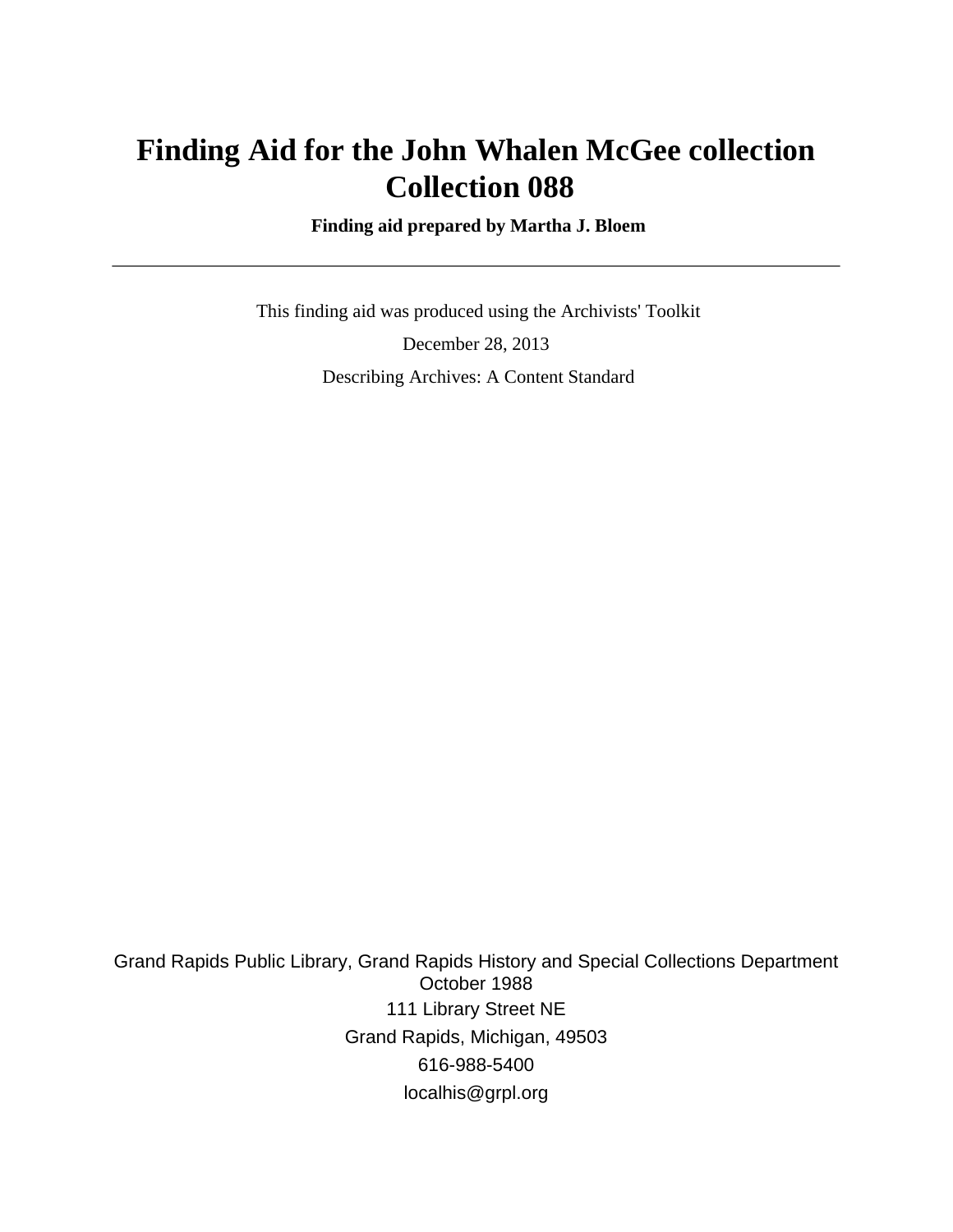## **Table of Contents**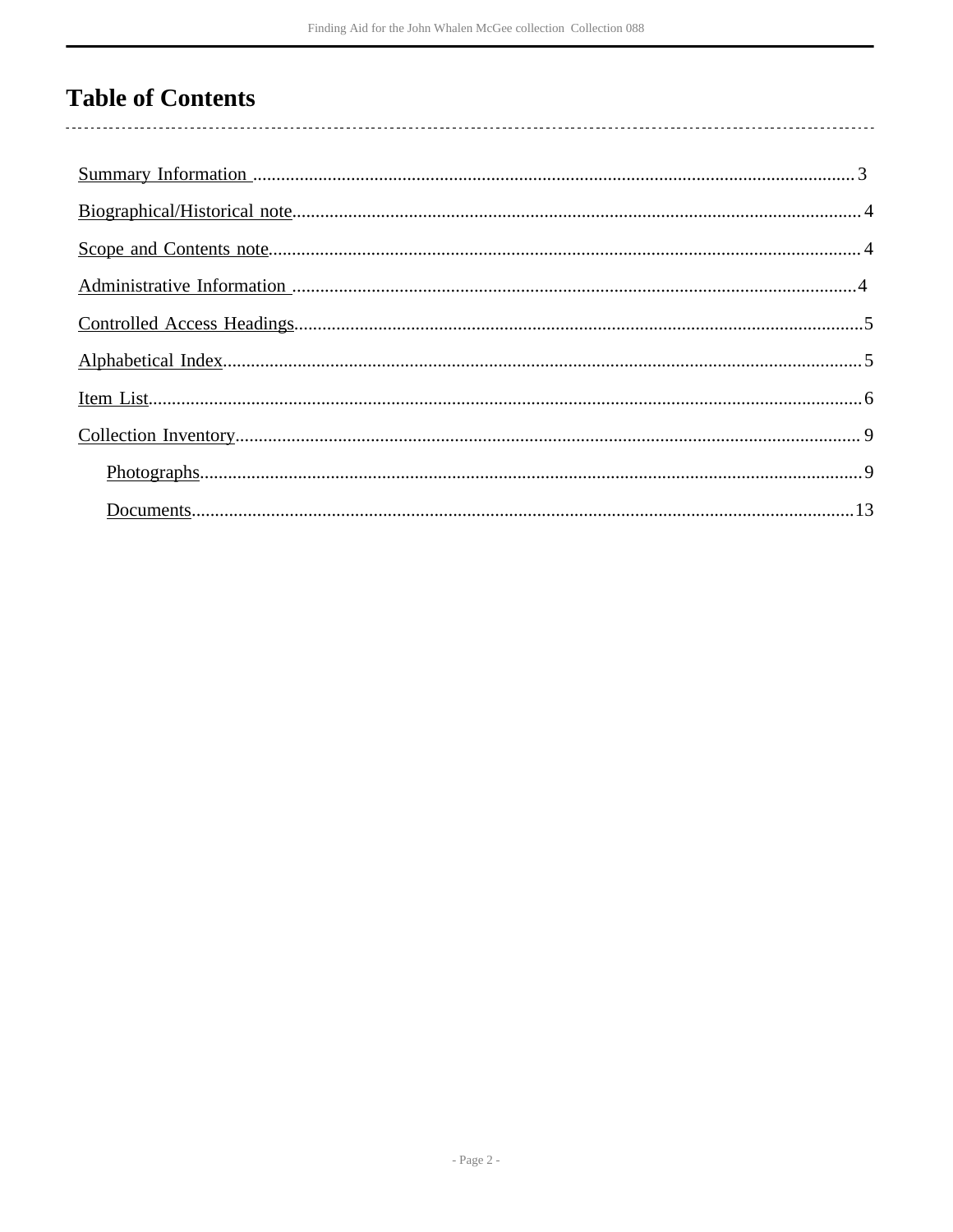# <span id="page-2-0"></span>**Summary Information**

...................................

| <b>Repository</b> | Grand Rapids Public Library, Grand Rapids History and Special<br><b>Collections Department</b>                                                                                                                                                                                                                                                                                                                                                                                                                                                                                                                                                                                                                                                                                                                                                                                                   |
|-------------------|--------------------------------------------------------------------------------------------------------------------------------------------------------------------------------------------------------------------------------------------------------------------------------------------------------------------------------------------------------------------------------------------------------------------------------------------------------------------------------------------------------------------------------------------------------------------------------------------------------------------------------------------------------------------------------------------------------------------------------------------------------------------------------------------------------------------------------------------------------------------------------------------------|
| <b>Creator</b>    | McGee, John Whalen, 1916-1987                                                                                                                                                                                                                                                                                                                                                                                                                                                                                                                                                                                                                                                                                                                                                                                                                                                                    |
| <b>Title</b>      | John Whalen McGee collection of church history publications,<br>photographs and genealogical research                                                                                                                                                                                                                                                                                                                                                                                                                                                                                                                                                                                                                                                                                                                                                                                            |
| Date [inclusive]  | circa 1950-1976                                                                                                                                                                                                                                                                                                                                                                                                                                                                                                                                                                                                                                                                                                                                                                                                                                                                                  |
| <b>Extent</b>     | 0.46 Linear feet Two boxes                                                                                                                                                                                                                                                                                                                                                                                                                                                                                                                                                                                                                                                                                                                                                                                                                                                                       |
| Language          | English                                                                                                                                                                                                                                                                                                                                                                                                                                                                                                                                                                                                                                                                                                                                                                                                                                                                                          |
| <b>Abstract</b>   | The John Whalen McGee Collection consists of pictorials used in his book<br>The Catholic Church in the Grand River Valley. A copy of the book is<br>included with the collection. The views depict prominent people in the<br>Catholic Church of Grand Rapids, Michigan, and also include church<br>buildings, such as interior and exterior views of St. Andrews Cathedral.<br>Several images are associated with Louis Campau, who is credited as the<br>founder of Grand Rapids. In May 2003, genealogical materials related<br>to the McGee family and their Irish roots, were added to his collection.<br>John Whalen McGee was born on October 14, 1916 and died in 1987. His<br>family immigrated from Ireland in 1845. Whalen entered religious study<br>in 1934, and ended up at Catholic University of American. See the online<br>library catalog for other titles authored by McGee. |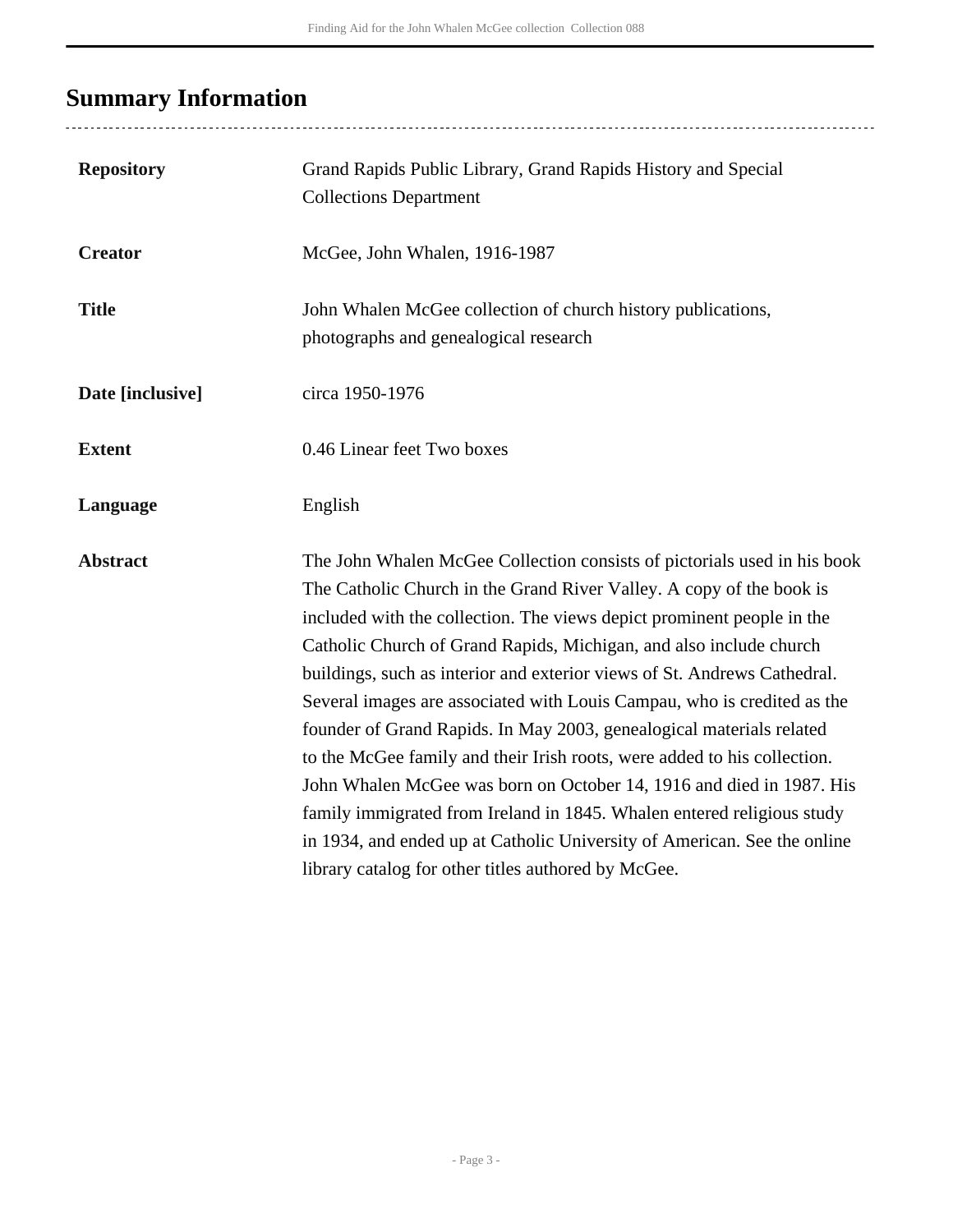## <span id="page-3-0"></span>**Biographical/Historical note**

John Whalen McGee was born on October 14, 1916, and baptized at St. Andrew's Cathedral. His parents were Ivan Emmet McGee and Mary Ellen McGee. They arrived from Ireland in 1845. Reverend McGee had three siblings, brother Richard, and sisters, Mary Jane and Sheila. All three of the children attended Catholic schools. In 1934 John McGee entered St. Stephens Seminary where he was tutored in Greek and Rhetoric. In 1937 John attended Old St Mary's on Paca St. in Baltimore for philosophy, and then at new St. Mary's for theology to finally end up in Washington at the Catholic University of America.

John's first assignment was at St. James' Parish on Bridge Street where he began the sick calls, the youth work, the preaching, the weddings and baptisms and funerals. In 1945, at the Centennial of St. James' Parish, John was assigned the task of researching and writing a parish history, where he also began his work on local history.

### <span id="page-3-1"></span>**Scope and Contents note**

The photos in this collection were compiled for the publication of the book The Catholic Church in the Grand River Valley written by Father John W. McGee; published by Franklin Dekleine Co., Lansing, Michigan, 1950. This finding aid includes the page number in the book where the image is shown. Further descriptions of the image can be found in the image captions, and within the book in general. Other images are included in the book that are not found in this collection, but may exist in other archival collections in the department.

Images related to Louis Campau include a photo of the tombstones for Louis and his wife, Sophie; the church he built in 1837 and the iron cross taken from this old church. Early views of Monroe Ave., a main street in Grand Rapids, are included. The images of buildings and streets may be actual photos or photos of renderings and drawings. In many cases, the source and creator of these graphics is not given, and may no longer be known.

Several of the images are photographs of documents, including maps and signed manuscript items related to the areas history. Images in this collection provide information on the Native American history of this region, as well.

### <span id="page-3-2"></span>**Administrative Information**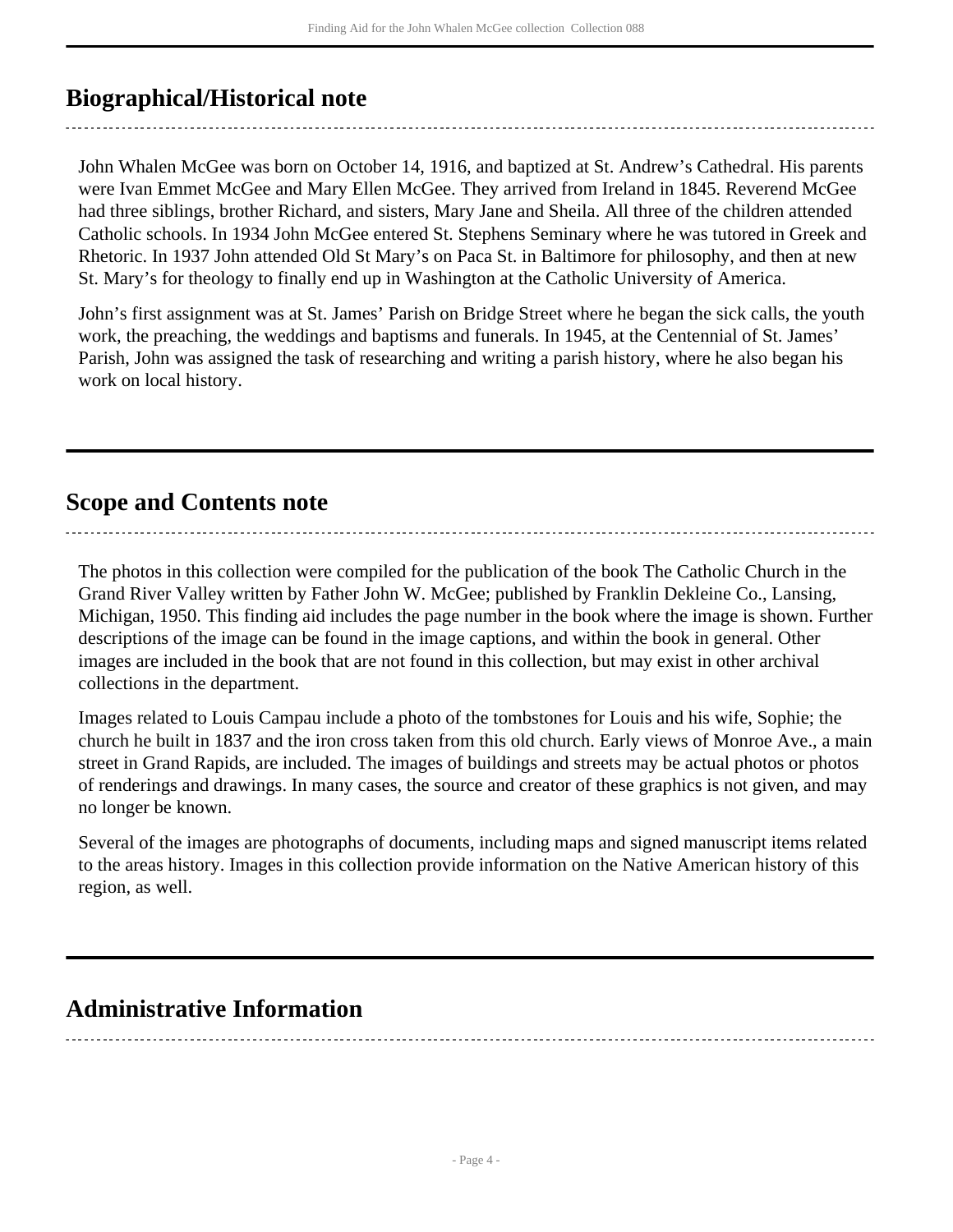#### **Publication Information**

Grand Rapids Public Library, Grand Rapids History and Special Collections Department October 1988

#### **Immediate Source of Acquisition note**

Unknown, Scott Crowley. Accession numbers include 2000.051.

### <span id="page-4-0"></span>**Controlled Access Headings**

#### **Family Name(s)**

• McGee

#### **Genre(s)**

• photographs

#### **Geographic Name(s)**

- Grand Rapids (Mich.) -- Church history
- Grand Rapids (Mich.) -- History -- Photographs

#### **Subject(s)**

• Catholic Church -- Michigan -- Grand River Valley

## <span id="page-4-1"></span>**Alphabetical Index**

Catholic Church (built by Louis Campau in 1837) - 01a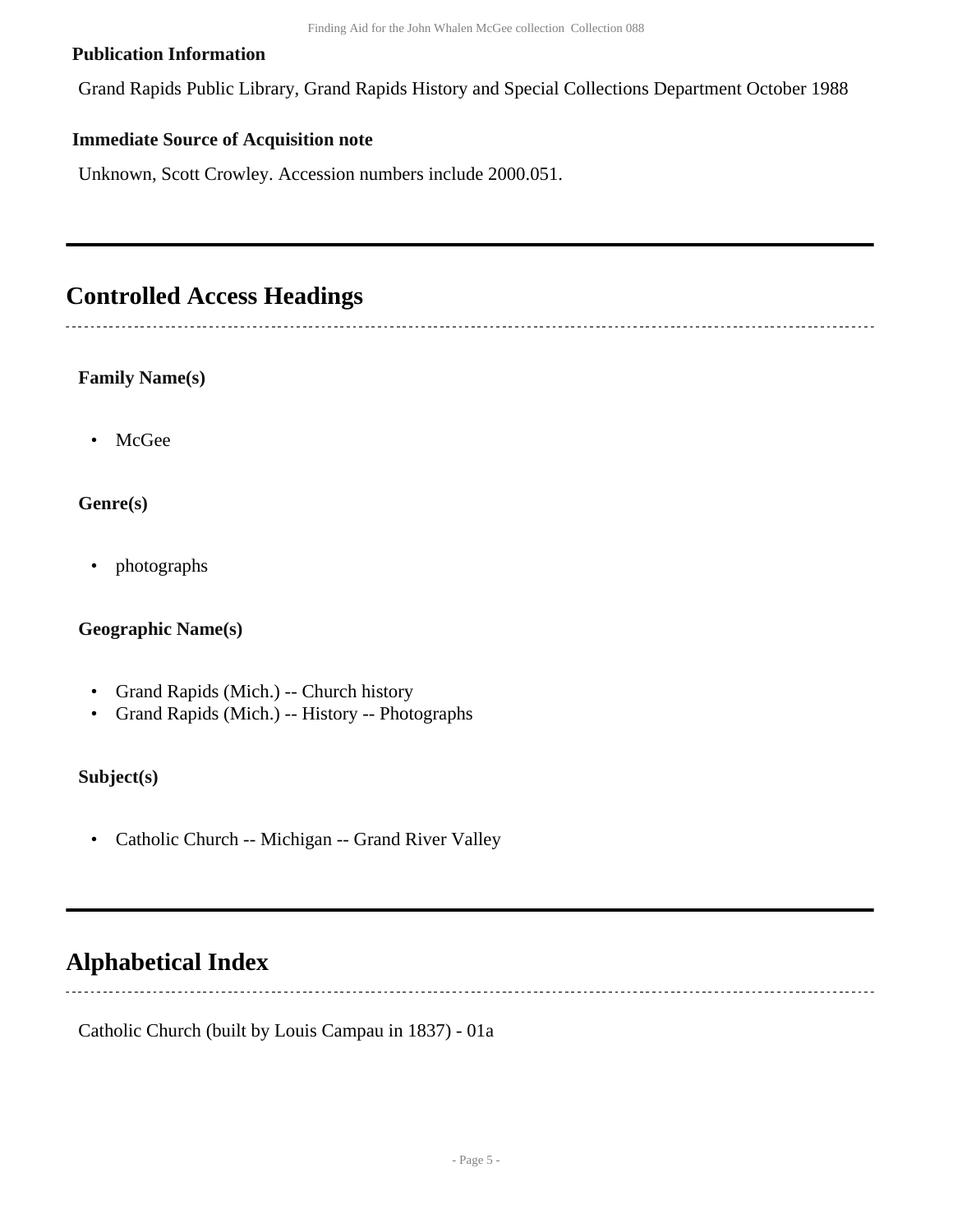Graves of Louis and Sophie (DeMarsac) Campau -03 Indian Chapel at the Rapids -06 Iron cross taken from the old Campau Church -09 La Framboise Trading Post replica -36 Map. Indian Lands and Grand Rapids, 1836 -16 Map. Mission Reserve -17 Monroe Avenue View, 1874 -20 Monument to Fr. Viszosky -21 Old Stone Church (architect's sketch) -22 Old Stone Church on Monroe Ave. at Ottawa St. -23 Old Yellow Warehouse -35 People. Baraga, Frederic -01 People. Gabriella, Mary -04 People. Gregoria, Mary -04 People. Haas, Francis J. -05 People. Malone, Dennis E. -15 People. McManus, Joseph -14 People. Richter, Henry J. -24 People. Schmitt, John A. -32 People. Van Paemel, Edward -34 St. Andrews Church - 25, 25a, 28, 29, 30 St. Andrews Church. Interior - 26, 27 St. Andrews School -31

Stained glass windows in St. Andrews Cathedral - 33, 33a

## <span id="page-5-0"></span>**Item List**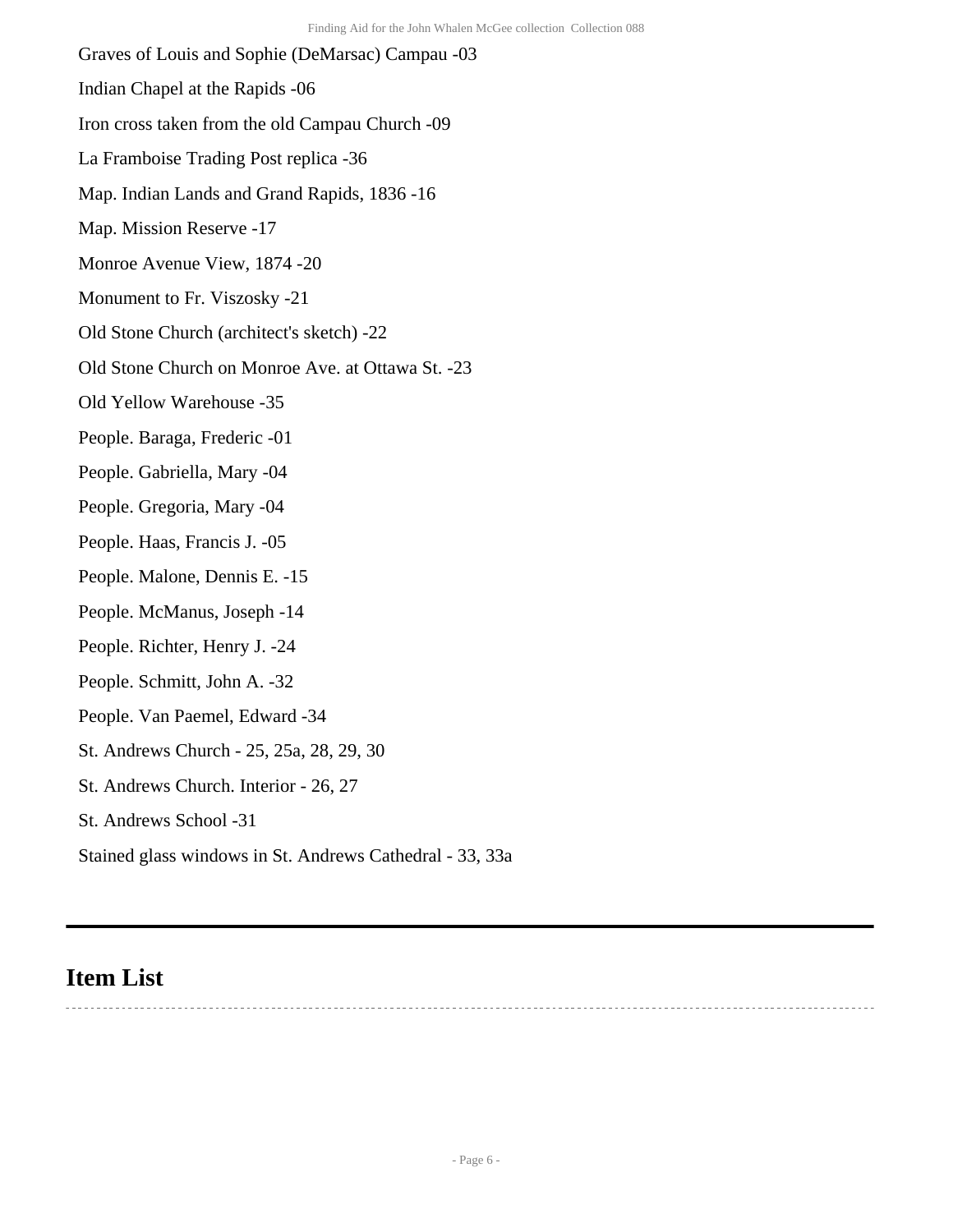#### No./Description

- 01 People. Baraga, Frederic
- 01a Catholic Church (built by Louis Campau in 1837)
- 02 Document showing the establishment of St. Patricks Parish, Grattan, Mich.
- 03 Graves of Louis and Sophie (DeMarsac) Campau
- 04 People. Gregoria, Mary / People. Gabriella, Mary
- 05 People. Haas, Francis J. Bishop of Grand Rapids
- 06 Drawing-"Indian Chapel at the Rapids"
- 07 Indian equipment
- 08 Indian clothing and weapons
- 09 Iron cross taken from the old Campau Church

11 Letter addressed to President Andrew Jackson, signed by leading Indians of the Grand River Valley region

- 12 Letter sent by John Almy, surveyor, to Messrs Isaac Turner and Willard Sibley
- 13 Letter sent to Mr. Harris of the War Dept. By Bishop Reese, April 20, 1834
- 14 People. McManus, Patrick Joseph
- 15 People. Malone, Dennis E.
- 16 Map of Indian Lands and Grand Rapids, 1836
- 17 Map of Mission Reserve
- 18 "Memorial" address to President Tyler by Grand Rapids Citizens
- 19 Memorial to the Rev. Fr. Baraga and Rev. Fr. Viszosky
- 20 Monroe Avenue View, 1874
- 21 Monument to Fr. Viszosky
- 22 Old Stone Church (architect's sketch)
- 23 Old Stone Church on Monroe Ave. at Ottawa St.
- 24 People. Richter, Henry J.
- 25 St. Andrews Church
- 25a St. Andrews Church
- 26 St. Andrews Church. Interior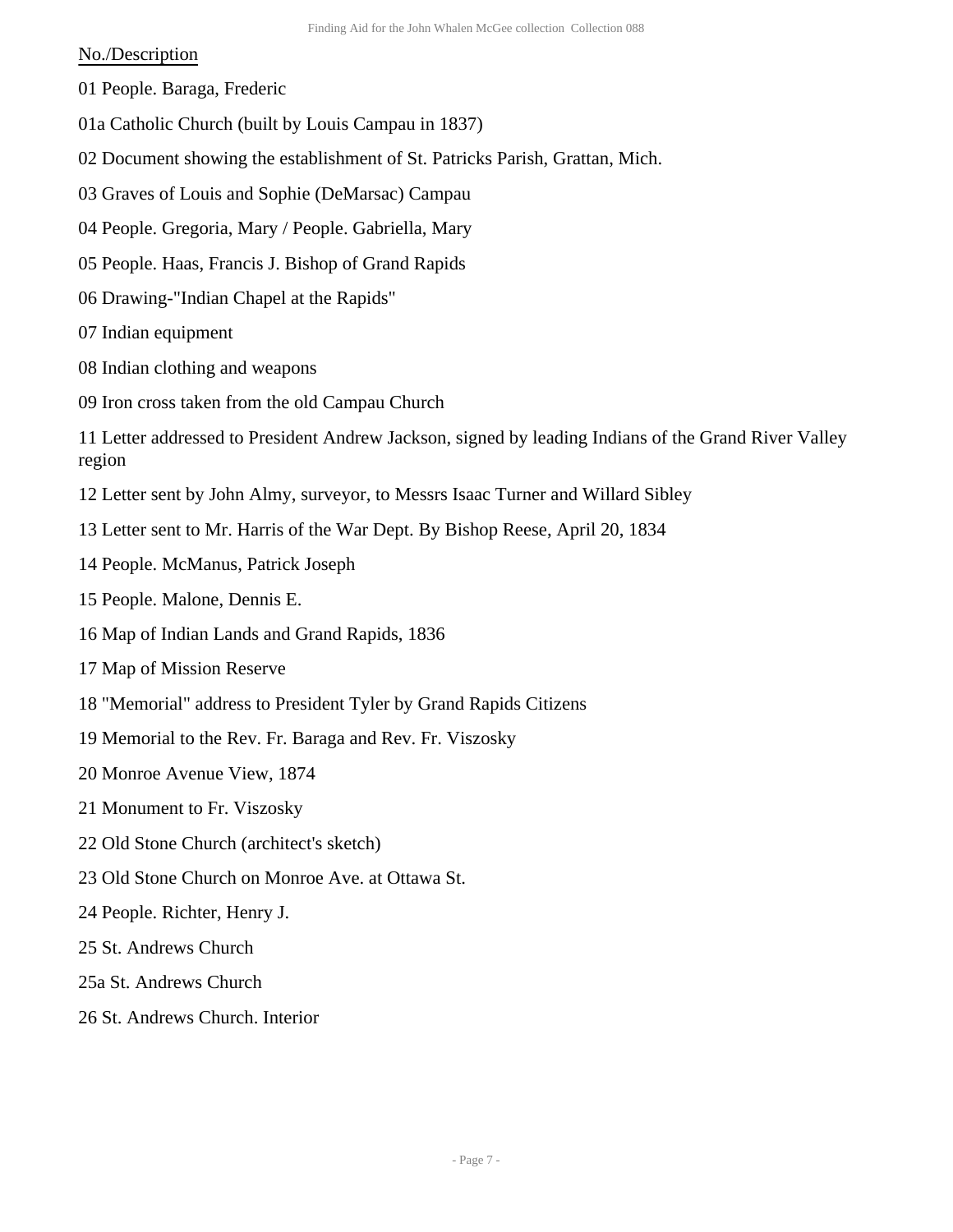- 27 St. Andrews Church. Interior (reconstructed)
- 28 St. Andrews Church, 1883
- 29 St. Andrews Church, 1855
- 30 St. Andrews Church
- 31 St. Andrews School
- 32 People. Schmitt, John A.
- 33 Stained glass windows in St. Andrews Cathedral
- 33a Stained glass windows in St. Andrews Cathedral
- 34 People. Van Paemel, Edward
- 35 Old Yellow Warehouse
- 36 Replica of La Framboises' trading post on the Flat River near Ada, Mich.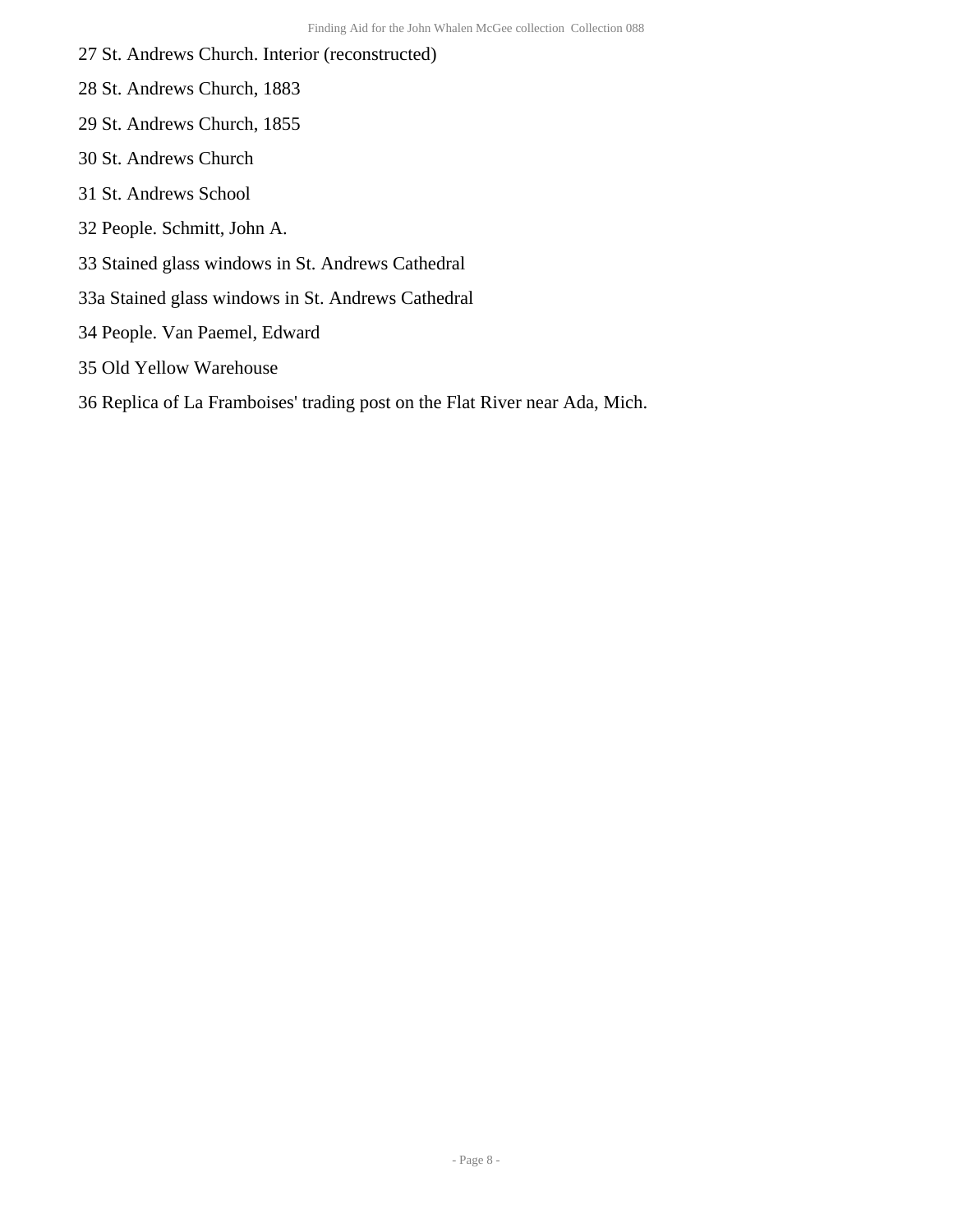# <span id="page-8-0"></span>**Collection Inventory**

<span id="page-8-1"></span>

| Photographs                                                                      |              |              |
|----------------------------------------------------------------------------------|--------------|--------------|
|                                                                                  | <b>Box</b>   | Folder       |
| 1. Rt. Rev. Frederic Baraga Original, 'The Camera Shop' (p.15),                  | $\mathbf{1}$ | $\mathbf{1}$ |
| 1A. Rev. Frederic Baraga, Enlarged and cropped                                   | $\mathbf{1}$ | $\mathbf{1}$ |
| 1B. Church built by Louis Campau in 1837 (p.91)                                  | $\mathbf{1}$ | $\mathbf{1}$ |
| 2. Document showing the establishment of St. Patrick's Grattan, Mich.<br>(p.120) | $\mathbf{1}$ | $\mathbf{1}$ |
| 3. Graves of Louis and Sophie De Marsac Campau (p.137)                           | $\mathbf{1}$ | $\mathbf{1}$ |
| 4. Gregoria Sr. Mary and Sr. Mary Gabriella (p.166)                              | $\mathbf{1}$ | $\mathbf{1}$ |
| 5. Haas. Most Rev. Francis J., Bishop of Grand Rapids (p.viii)                   | $\mathbf{1}$ | $\mathbf{1}$ |
| 6. Absent from collection, May 2003.                                             | $\mathbf{1}$ | $\mathbf{1}$ |
| 7. Indian Equipment                                                              | $\mathbf{1}$ | $\mathbf{1}$ |
| 8. Indian garments and weapons sent by Fr. Baraga (p.47)2 copies                 | $\mathbf{1}$ | $\mathbf{1}$ |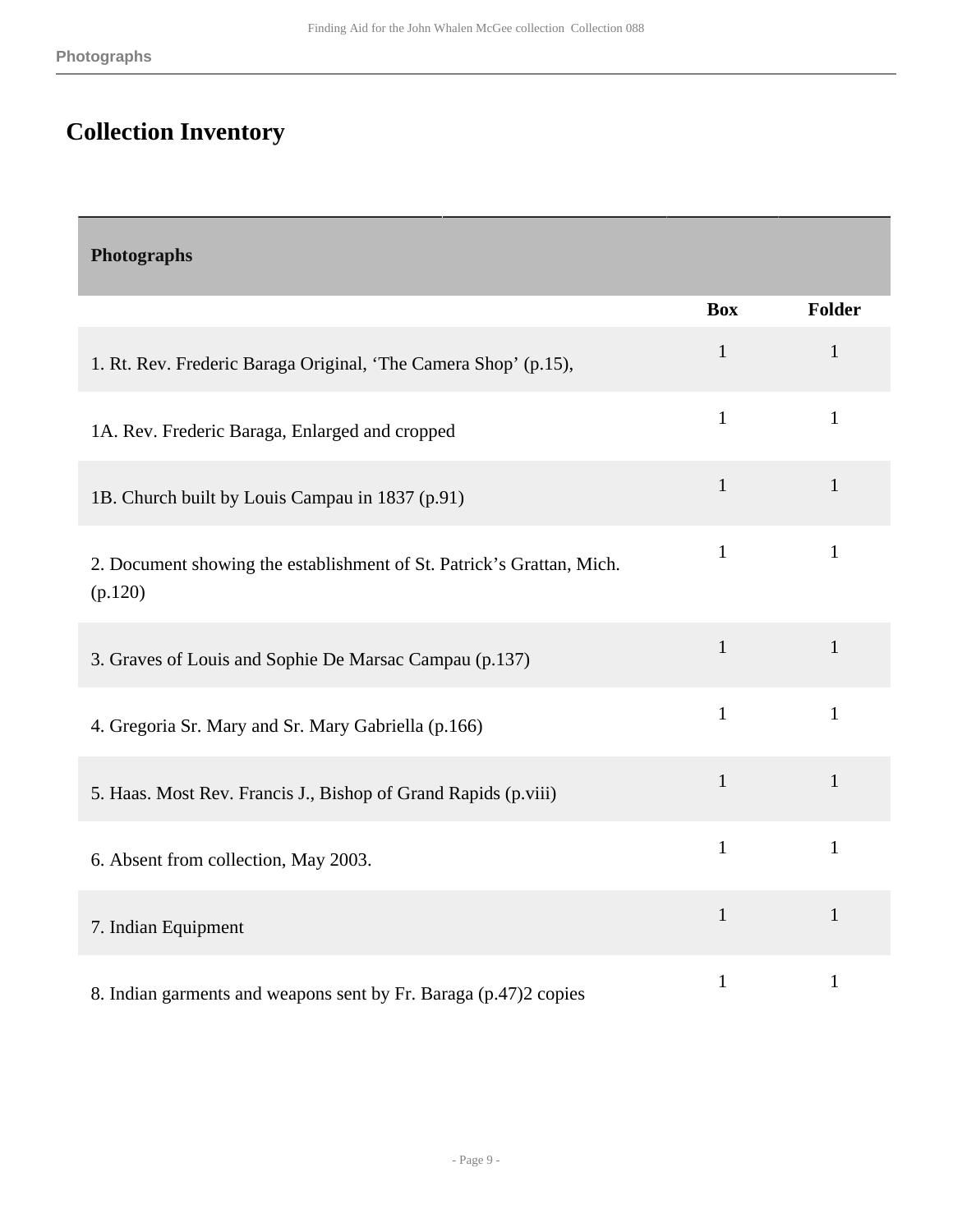| 9. Iron Cross taken from the old Campau Church (p.139) 2 copies                                                    | $\mathbf{1}$ | $\mathbf{1}$   |
|--------------------------------------------------------------------------------------------------------------------|--------------|----------------|
| 10. Absent                                                                                                         | $\mathbf{1}$ | $\mathbf{1}$   |
| 11. Letter addressed to Pres. Andrew Jackson Signed by leading Indians of<br>the Grand River Valley region (p.101) | $\mathbf{1}$ | $\overline{2}$ |
| 11A. Letter addressed to Pres. Andrew Jackson (p.101)                                                              | $\mathbf{1}$ | $\overline{2}$ |
| 12. Letter sent by John Almy surveyor to Messrs Isaac Turner and Willard<br>Sibley                                 | $\mathbf{1}$ | $\overline{2}$ |
| 12A. Letter sent by John Almy                                                                                      | $\mathbf{1}$ | $\overline{2}$ |
| 13. Letter sent to Mr. Harris of the War Dept. by Bishop Reese Ap. 20.<br>1834 (p.103)                             | $\mathbf{1}$ | $\overline{2}$ |
| 13A. Letter sent to Mr. Harris of the War Dept. by Bishop Reese Ap.20.<br>1834 (p.103)                             | $\mathbf{1}$ | $\overline{2}$ |
| 13B. Letter sent to Mr. Harris of the War Dept.                                                                    | $\mathbf{1}$ | $\overline{2}$ |
| 14. McManus Rev. Patrick Joseph (p.184)                                                                            | $\mathbf{1}$ | $\overline{2}$ |
| 15. Malone. Rt. Rev. Msgr. Dennis E. (p.326)                                                                       | $\mathbf{1}$ | $\overline{2}$ |
| 16. Map of Indian Lands and Grand Rapids-1836 (p.64)                                                               | $\mathbf{1}$ | $\overline{2}$ |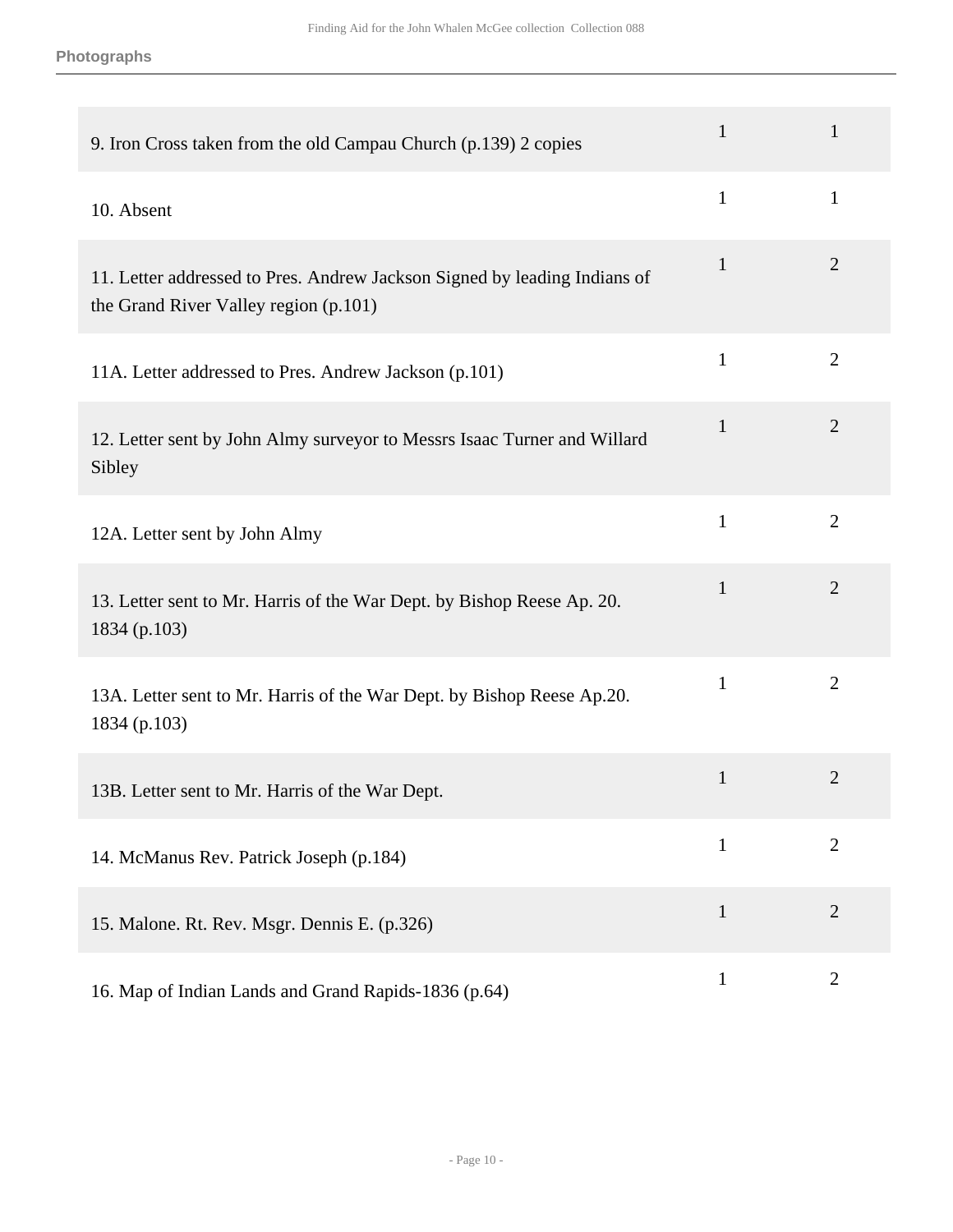| 16A. Map of Indian Lands-1836                                     | $\mathbf{1}$ | $\overline{2}$ |
|-------------------------------------------------------------------|--------------|----------------|
| 17. Map of Mission Reserve                                        | $\mathbf{1}$ | $\overline{2}$ |
| 18. "Memorial" addressed to Pres. Tyler by G.R. citizens (p.109)  | $\mathbf{1}$ | $\overline{2}$ |
| 18A. "Memorial" (p.109)                                           | $\mathbf{1}$ | $\overline{2}$ |
| 18B. "Memorial" (p.109)                                           | $\mathbf{1}$ | $\overline{2}$ |
| 19. Memorial to the Rev. Fr. Baraga and Rev. Fr. Viszosky (p.126) | $\mathbf{1}$ | 3              |
| 20. Monroe Ave. in 1864 (p.133)                                   | $\mathbf{1}$ | 3              |
| 20A. Monroe Ave. in 1864 Original (p.133)                         | $\mathbf{1}$ | 3              |
| 21. Monument to Fr. Viszosky (p.142)                              | $\mathbf{1}$ | 3              |
| 22. Old Stone Church (Architect's Sketch-p.135)                   | $\mathbf{1}$ | 3              |
| 22A. Old stone Church (p.135)                                     | $\mathbf{1}$ | 3              |
| 22B. Old STONE Church (p.135)Original                             | $\mathbf{1}$ | 3              |
| 23. Old Stone Church on Monroe Ave. at Ottawa St. (p.124)         | $\mathbf{1}$ | 3              |
| 24. Richter. Rt. Rev. Henry J. (p.224)                            | $\mathbf{1}$ | $\mathfrak{Z}$ |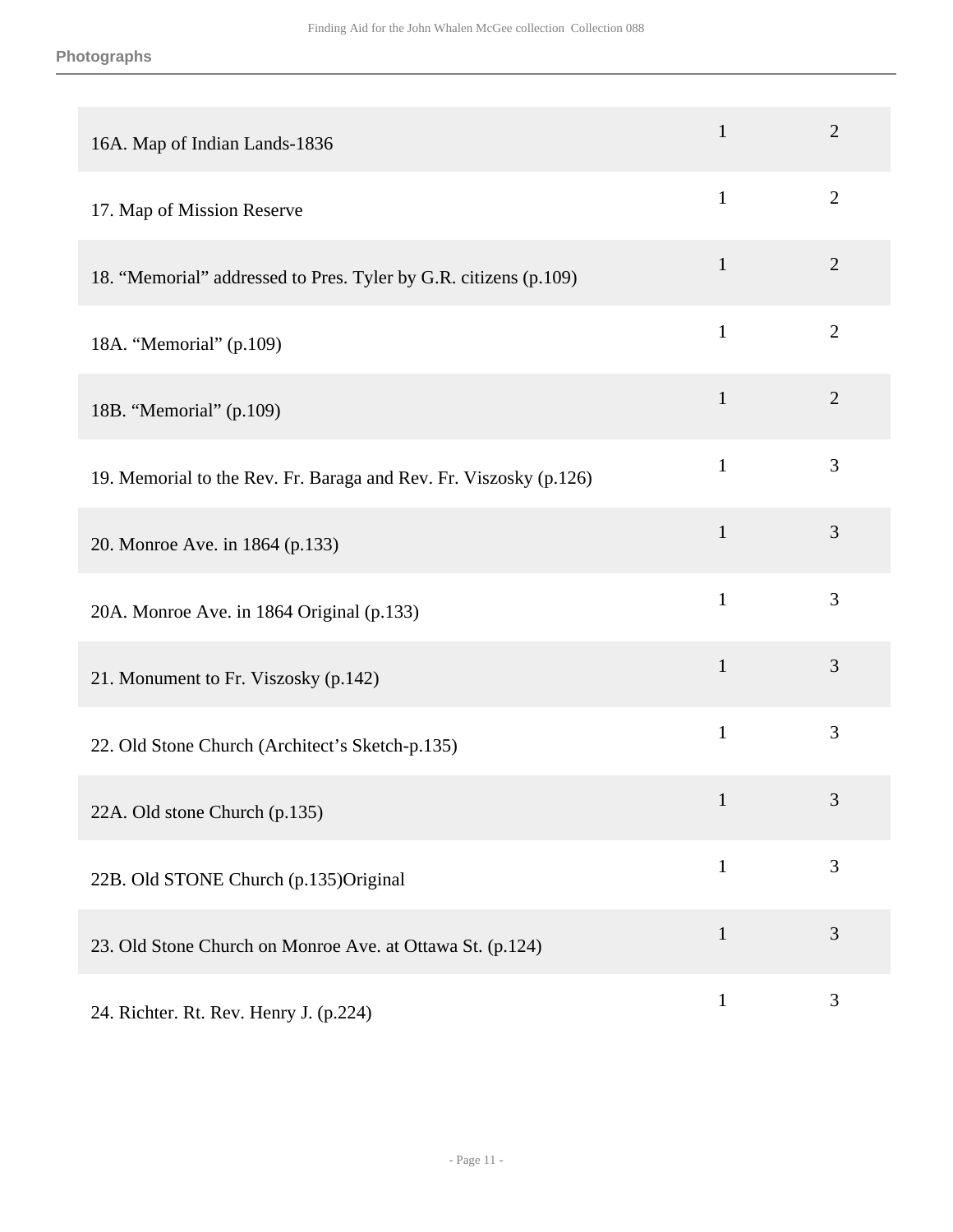#### **Photographs**

| 25. St. Andrew's Cathedral (p.266)                          | $\mathbf{1}$ | 3 |
|-------------------------------------------------------------|--------------|---|
| 25A.St. Andrew's Cathedral                                  | $\mathbf{1}$ | 3 |
| 26. St. Andrews Cathedral                                   | $\mathbf{1}$ | 3 |
| 27. St. Andrews Cathedral- Interior View (p.281)            | $\mathbf{1}$ | 3 |
| 28. St Andrew's Church-1883 (p.214)                         | $\mathbf{1}$ | 3 |
| 29. St. Andrew's church-1855. (P.vi)                        | $\mathbf{1}$ | 3 |
| 30. St. Andrew's Roman Catholic Church (p.208)              | $\mathbf{1}$ | 3 |
| 30A.St. Andrew's Roman Catholic Church                      | $\mathbf{1}$ | 3 |
| 31. St. Andrew's School (p.194)                             | $\mathbf{1}$ | 3 |
| 32. Schmitt. Rev. John A. (p.251)                           | $\mathbf{1}$ | 3 |
| 33. Stained Glass Windows in St. Andrew's Cathedral (p.309) | $\mathbf{1}$ | 3 |
| 33A.Stained Glass Windows in St. Andrew's Cathedral (p.309) | $\mathbf{1}$ | 3 |
| 34. Van Paemel. Rev. Edward (p.147)                         | $\mathbf{1}$ | 3 |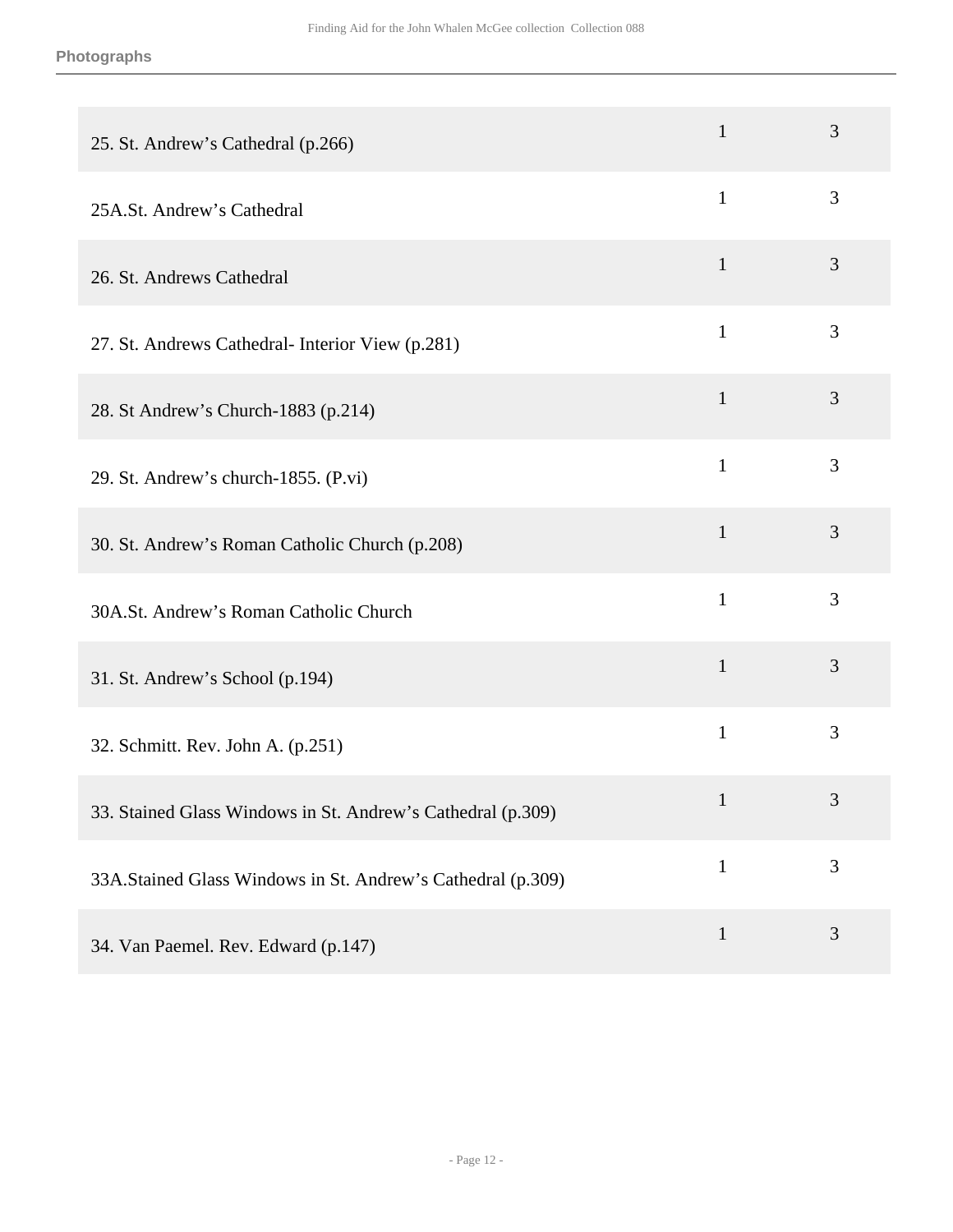| 34A. Viszosky. Rev. Andreas First Pastor of Grand Rapids 1835-1853<br>(p.82)                                                                                                                                         |   |
|----------------------------------------------------------------------------------------------------------------------------------------------------------------------------------------------------------------------|---|
| 35. Yellow Warehouse (p.89)                                                                                                                                                                                          | 3 |
| 36. Trading post on the Flat River near Ada. (p.16)                                                                                                                                                                  |   |
| Contact photo prints of handwritten documents to President Tyler (p. 105)<br>and "Memorial" address to Pres. Tyler by G.R. Citizens. (p. 109). Items<br>numbered 2-5, 6 and 6a, 7 and 7a, 8-13 (14 items 10/25/2007) |   |

#### <span id="page-12-0"></span>**Documents**

|                                                                                | <b>Box</b>     | <b>Folder</b>  |
|--------------------------------------------------------------------------------|----------------|----------------|
| Drawing. "Indian Chapel at the Rapids", book (54) Dedicated April 20,<br>1834. | $\mathbf{1}$   | $\overline{4}$ |
| Historic Photographs: 733 Division Ave. S. Named After Phil Graham             | 1              | 5              |
| Book Jacket for the Book, "The Catholic Church in the Grand River<br>Valley"   | $\mathbf{1}$   | 6              |
| <b>Genealogy Publications</b>                                                  | $\overline{2}$ | $\mathbf{1}$   |
| The search for our ancestors                                                   | $\overline{2}$ | 1              |
| The Family Tree of the Descendants of Brian McGee and Brigid Wynne             | 2              | $\overline{2}$ |